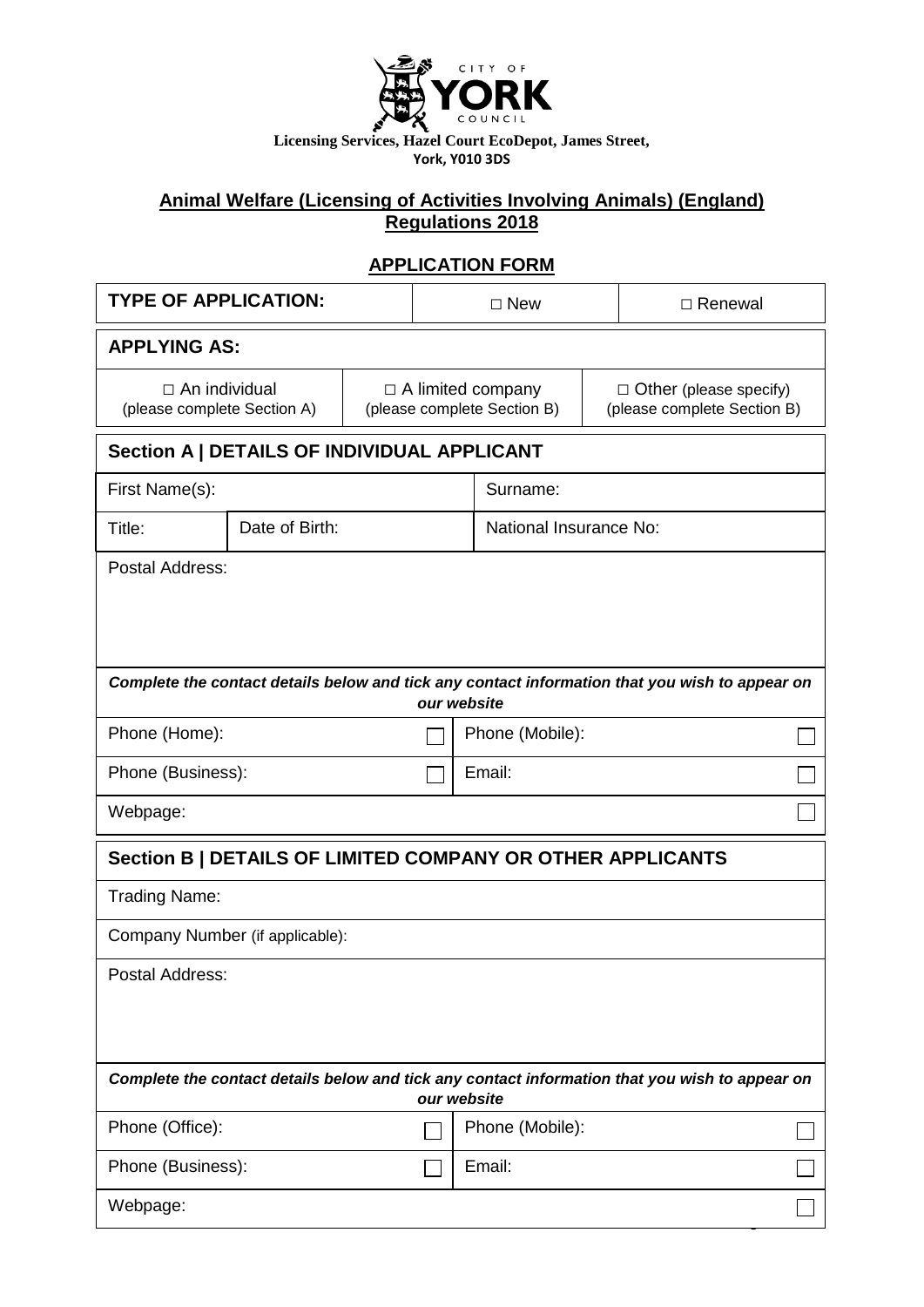# **Section C | DETAILS OF PREMISES TO BE USED IN RELATION TO ACTIVITIES**

# Trading Name:

Address of Premises:

| Section D   LICENSABLE ACTIVITIES: Which activity/activities are you applying for? |        |                                        |  |  |  |  |
|------------------------------------------------------------------------------------|--------|----------------------------------------|--|--|--|--|
| Providing boarding for cats                                                        | П      | Please complete Section E of this form |  |  |  |  |
| Providing boarding in kennels for dogs                                             | □      | Please complete Section F of this form |  |  |  |  |
| Providing <b>home boarding</b> for dogs                                            | □      | Please complete Section F of this form |  |  |  |  |
| Providing day care for dogs                                                        | □      | Please complete Section F of this form |  |  |  |  |
| Selling animals as pets                                                            | П      | Please complete Section G of this form |  |  |  |  |
| Breeding dogs                                                                      | □      | Please complete Section H of this form |  |  |  |  |
| Hiring out horses                                                                  | □      | Please complete Section I of this form |  |  |  |  |
| Keeping or training animals for exhibition                                         | $\Box$ | Please complete Section J of this form |  |  |  |  |

| <b>Section E   PROVIDING BOARDING FOR CATS</b>                                           |  |
|------------------------------------------------------------------------------------------|--|
| How many cats do you propose to provide or arrange accommodation<br>for at any one time? |  |

| Section F   NUMBER OF DOGS TO BE ACCOMMODATED AT ANY ONE TIME<br>(kennels, home boarding and day care) |  |
|--------------------------------------------------------------------------------------------------------|--|
| How many dogs do you propose to provide or arrange accommodation<br>for at any one time?               |  |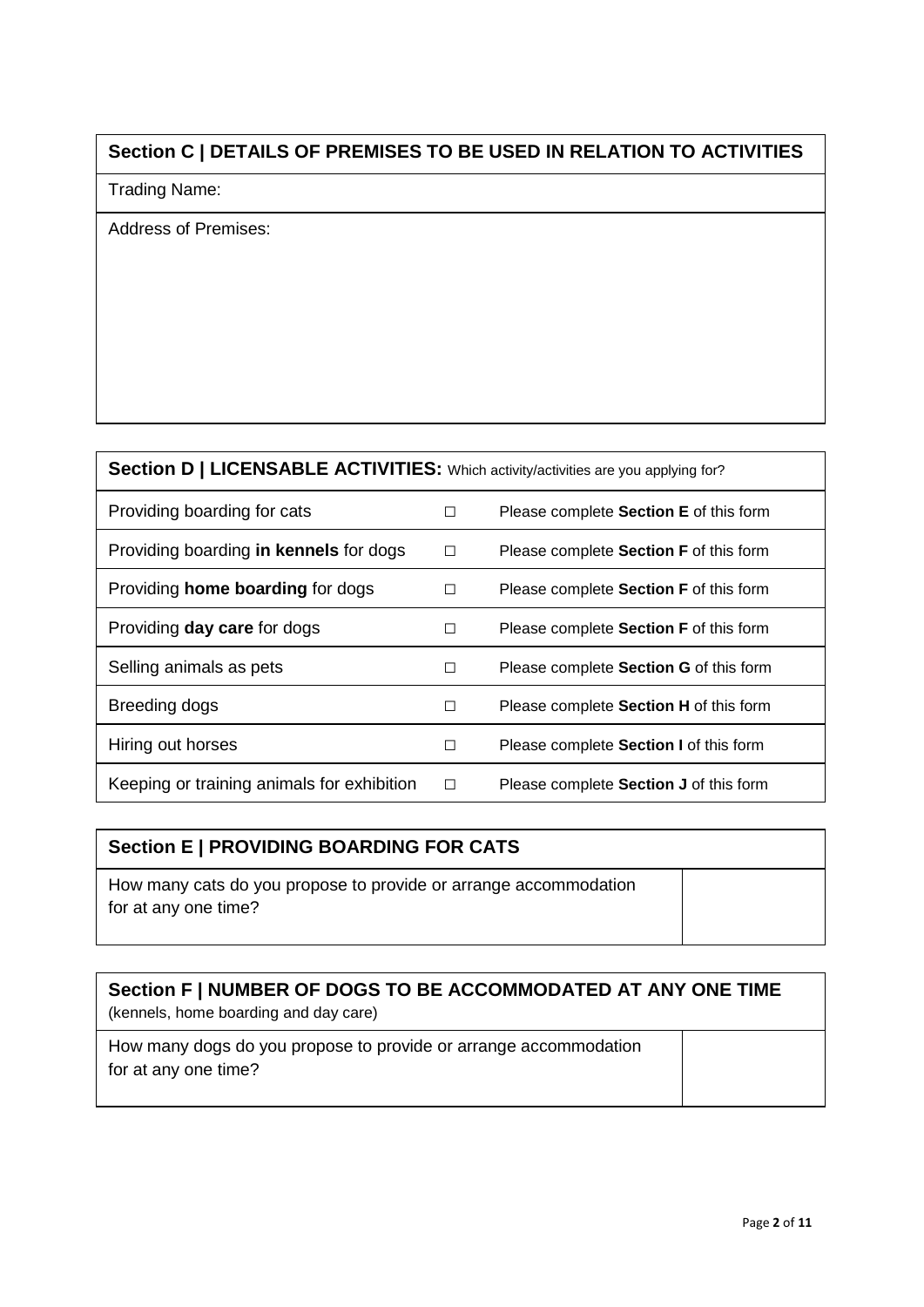| Section G   SELLING ANIMALS AS PETS                      |                     |  |  |  |  |
|----------------------------------------------------------|---------------------|--|--|--|--|
| DETAILS OF ANIMALS THAT IT IS PROPOSED TO OFFER FOR SALE |                     |  |  |  |  |
| Species:                                                 | Numbers to be kept: |  |  |  |  |
|                                                          |                     |  |  |  |  |
|                                                          |                     |  |  |  |  |
|                                                          |                     |  |  |  |  |
|                                                          |                     |  |  |  |  |
|                                                          |                     |  |  |  |  |
|                                                          |                     |  |  |  |  |
|                                                          |                     |  |  |  |  |
|                                                          |                     |  |  |  |  |
|                                                          |                     |  |  |  |  |
|                                                          |                     |  |  |  |  |
|                                                          |                     |  |  |  |  |
|                                                          |                     |  |  |  |  |
|                                                          |                     |  |  |  |  |
|                                                          |                     |  |  |  |  |
|                                                          |                     |  |  |  |  |
|                                                          |                     |  |  |  |  |
|                                                          |                     |  |  |  |  |
|                                                          |                     |  |  |  |  |
|                                                          |                     |  |  |  |  |
|                                                          |                     |  |  |  |  |
|                                                          |                     |  |  |  |  |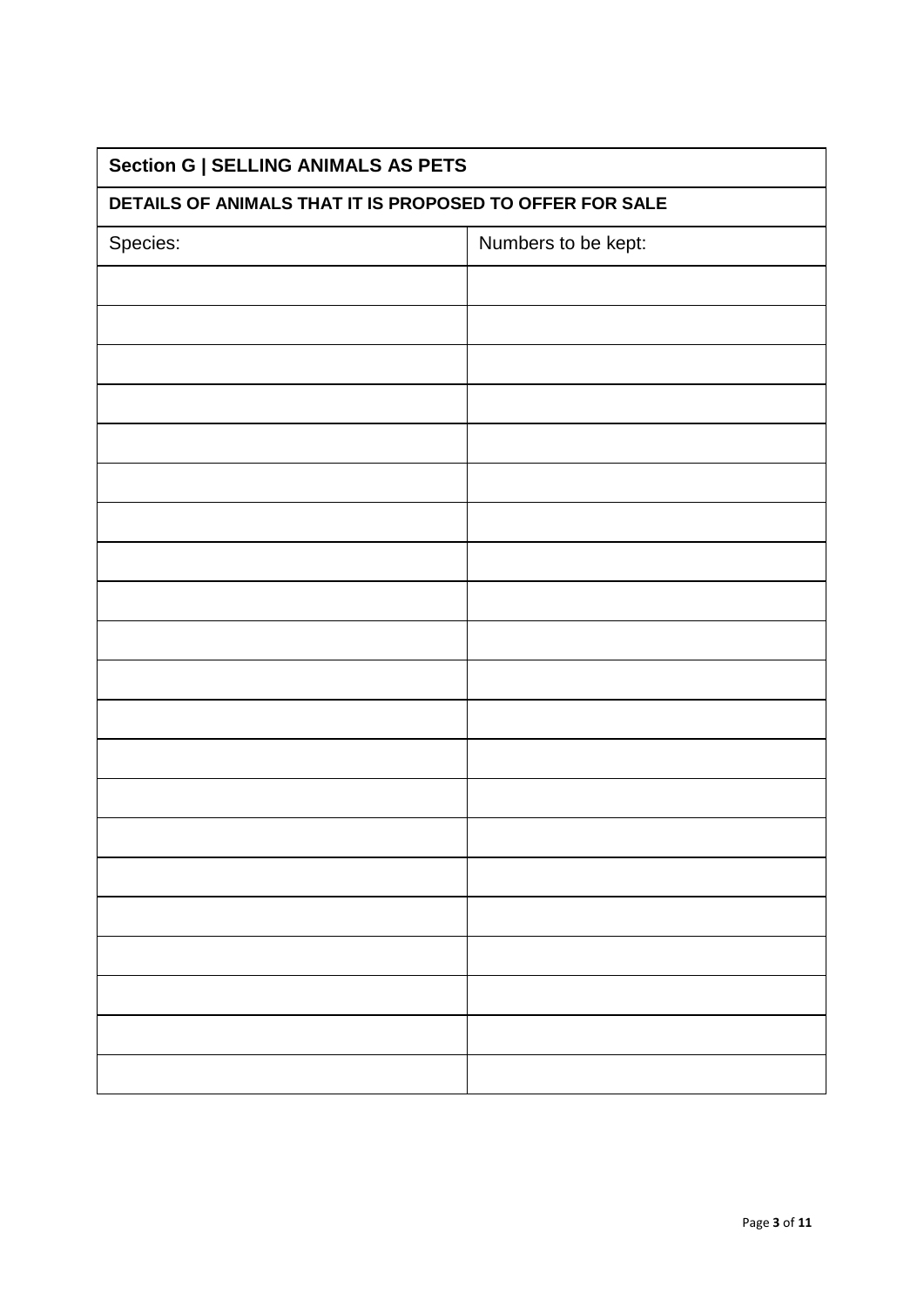| Section H   BREEDING DOGS         |              |               |  |  |  |  |
|-----------------------------------|--------------|---------------|--|--|--|--|
| <b>DETAILS OF DOGS TO BE BRED</b> |              |               |  |  |  |  |
| Name                              | <b>Breed</b> | Date of Birth |  |  |  |  |
|                                   |              |               |  |  |  |  |
|                                   |              |               |  |  |  |  |
|                                   |              |               |  |  |  |  |
|                                   |              |               |  |  |  |  |
|                                   |              |               |  |  |  |  |
|                                   |              |               |  |  |  |  |
|                                   |              |               |  |  |  |  |
|                                   |              |               |  |  |  |  |
|                                   |              |               |  |  |  |  |
|                                   |              |               |  |  |  |  |
|                                   |              |               |  |  |  |  |
|                                   |              |               |  |  |  |  |
|                                   |              |               |  |  |  |  |
|                                   |              |               |  |  |  |  |
|                                   |              |               |  |  |  |  |
|                                   |              |               |  |  |  |  |
|                                   |              |               |  |  |  |  |
|                                   |              |               |  |  |  |  |
|                                   |              |               |  |  |  |  |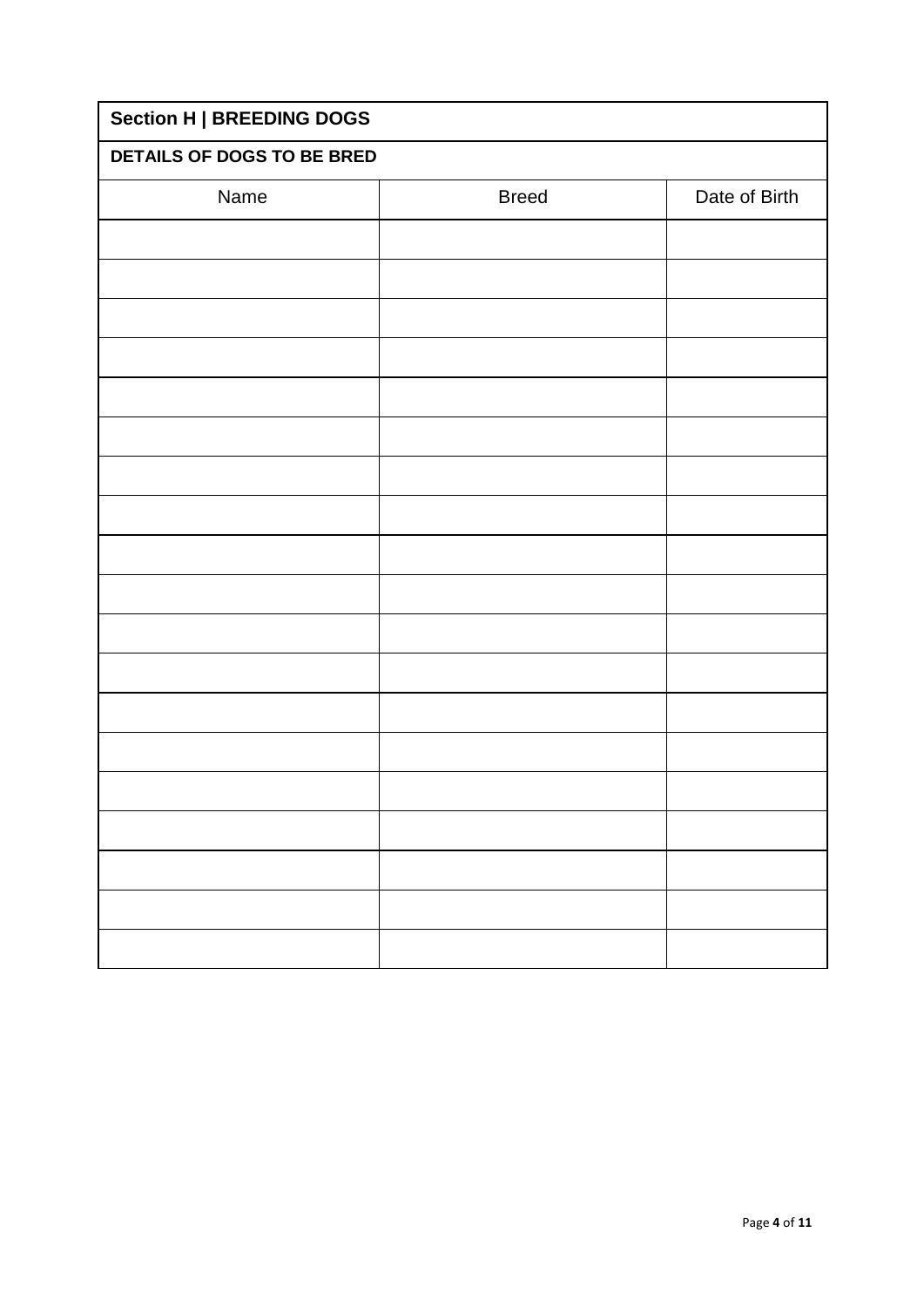| Section I   HIRING OUT HORSES                                                                                                                                       |  |  |  |  |  |
|---------------------------------------------------------------------------------------------------------------------------------------------------------------------|--|--|--|--|--|
| <b>NUMBER OF HORSES</b>                                                                                                                                             |  |  |  |  |  |
| How many horses/ ponies are kept under the terms of the Act at the<br>present time?                                                                                 |  |  |  |  |  |
| How many horses/ponies is it intended to keep under the terms of the<br>Act during the year?                                                                        |  |  |  |  |  |
| Please also complete Schedule 1 at the end of this form in order to provide details of<br>the horses that will be used in relation to the licensable activity.      |  |  |  |  |  |
| <b>INSURANCE</b>                                                                                                                                                    |  |  |  |  |  |
| Are you the holder of a valid certificate of public liability insurance which –                                                                                     |  |  |  |  |  |
| (i)<br>insures you against liability for any injury sustained by, and the death of, any client,<br>and                                                              |  |  |  |  |  |
| Insures any client against liability for any injury sustained by, and the death of, any<br>(ii)<br>other person, caused by or arising out of the hire of the horse? |  |  |  |  |  |
| $\Box$ Yes $\Box$ No                                                                                                                                                |  |  |  |  |  |
| Please enclose a copy of this policy.                                                                                                                               |  |  |  |  |  |
| Section J   KEEPING OR TRAINING ANIMALS FOR EXHIBITION                                                                                                              |  |  |  |  |  |
| DETAILS OF THE ANIMALS KEPT OR TRAINED FOR EXHIBITION                                                                                                               |  |  |  |  |  |

# **DETAILS OF THE ANIMALS KEPT OR TRAINED FOR EXHIBITION**

| <b>Common Name of Species</b>                                                                                                        |            | <b>Scientific Name of Species</b> | Numbers to be<br>kept/trained |  |  |  |
|--------------------------------------------------------------------------------------------------------------------------------------|------------|-----------------------------------|-------------------------------|--|--|--|
|                                                                                                                                      |            |                                   |                               |  |  |  |
|                                                                                                                                      |            |                                   |                               |  |  |  |
|                                                                                                                                      |            |                                   |                               |  |  |  |
|                                                                                                                                      |            |                                   |                               |  |  |  |
| <b>INSURANCE</b>                                                                                                                     |            |                                   |                               |  |  |  |
| Do you hold valid public liability insurance in respect of the licensable activity of keeping or<br>training animals for exhibition? |            |                                   |                               |  |  |  |
|                                                                                                                                      | $\Box$ Yes | $\Box$ No                         |                               |  |  |  |
| Please enclose a copy of this policy.                                                                                                |            |                                   |                               |  |  |  |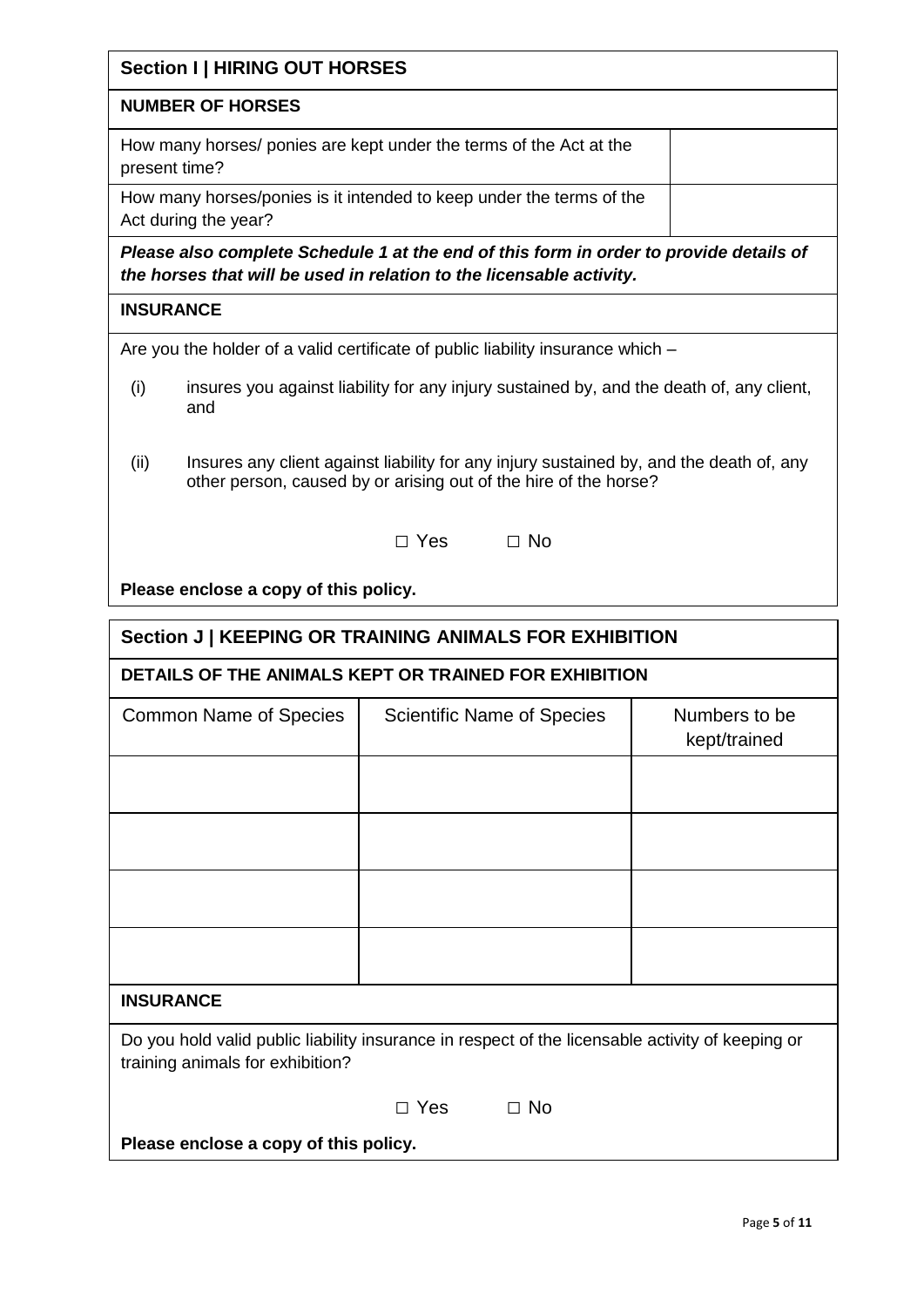### **ALL APPLICANTS SHOULD COMPLETE THE REMAINING SECTIONS OF THIS FORM**

# **Section K | DISQUALIFICATIONS**

Are you or any person connected with the application, disqualified from applying for a licence for any reason set out in Schedule 8 of the Animal Welfare (Licensing of Activities Involving Animals) (England) Regulations 2018?

 $\Box$  Yes  $\Box$  No

**PLEASE REFER TO GUIDANCE NOTE 2.**

#### **Section L | VETERINARY SURGEON DETAILS**

Name and address of veterinary surgeon

#### **Section M | DECLARATIONS AND PRIVACY POLICY**

| I understand that my application will not be processed until I have paid the requisite fee |  |  |  |  |  |
|--------------------------------------------------------------------------------------------|--|--|--|--|--|
|--------------------------------------------------------------------------------------------|--|--|--|--|--|

- $\Box$  I enclose a plan of the premises
- $\square$  I have read and understood the relevant quidance that has been issued by DEFRA
- $\Box$  I declare that the information given above is true to the best of my knowledge and that I have not wilfully omitted any necessary material. I understand that if there are any wilful omissions, or incorrect statements made, my application may be refused without further consideration or, if a licence has been issued, it may be liable to immediate suspension or revocation.

 $\Box$  I understand that the Licensing Service will store my personal data and share it with other agencies in accordance with City of York Council's privacy policy. Please see the Council's website [www.york.gov.uk/privacy.](http://www.york.gov.uk/privacy) If a licence is granted your trading name and business address will be madeavailable on a register on our website

| Signature:                                                                                       |
|--------------------------------------------------------------------------------------------------|
|                                                                                                  |
| <b>Print Name:</b>                                                                               |
| Date:                                                                                            |
| Dlogge return your completed form with ony relayant supporting decuments and oppropriate fee to: |

Please return your completed form with any relevant supporting documents and appropriate fee to:<br>City of York Council<br>Email: licensing@york.gov.uk Email: licensing@york.gov.uk<br>Tel: 01904.552422 Licensing Section **Tel:** 01904 55242222 Hazel Court EcoDepot James Street York YO10 3DS

Methods of how to pay are listed below.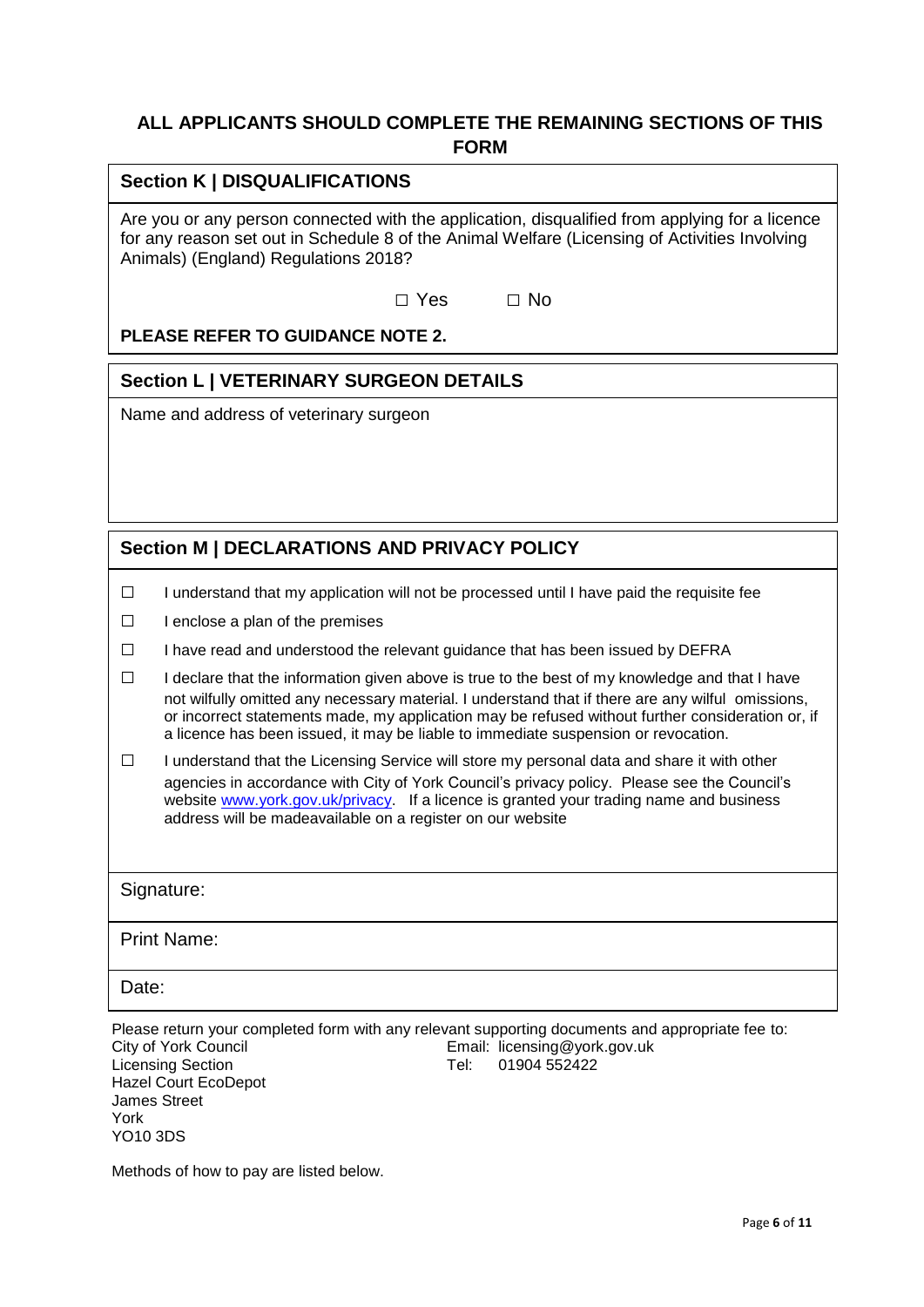## **Schedule 1 – HIRING OUT HORSES LIST OF HORSES FOR INSPECTION**

| <b>Name</b> | Age | Colour | <b>Sex</b> | Height<br>(approx) | Microchip<br>Number |
|-------------|-----|--------|------------|--------------------|---------------------|
|             |     |        |            |                    |                     |
|             |     |        |            |                    |                     |
|             |     |        |            |                    |                     |
|             |     |        |            |                    |                     |
|             |     |        |            |                    |                     |
|             |     |        |            |                    |                     |
|             |     |        |            |                    |                     |
|             |     |        |            |                    |                     |
|             |     |        |            |                    |                     |
|             |     |        |            |                    |                     |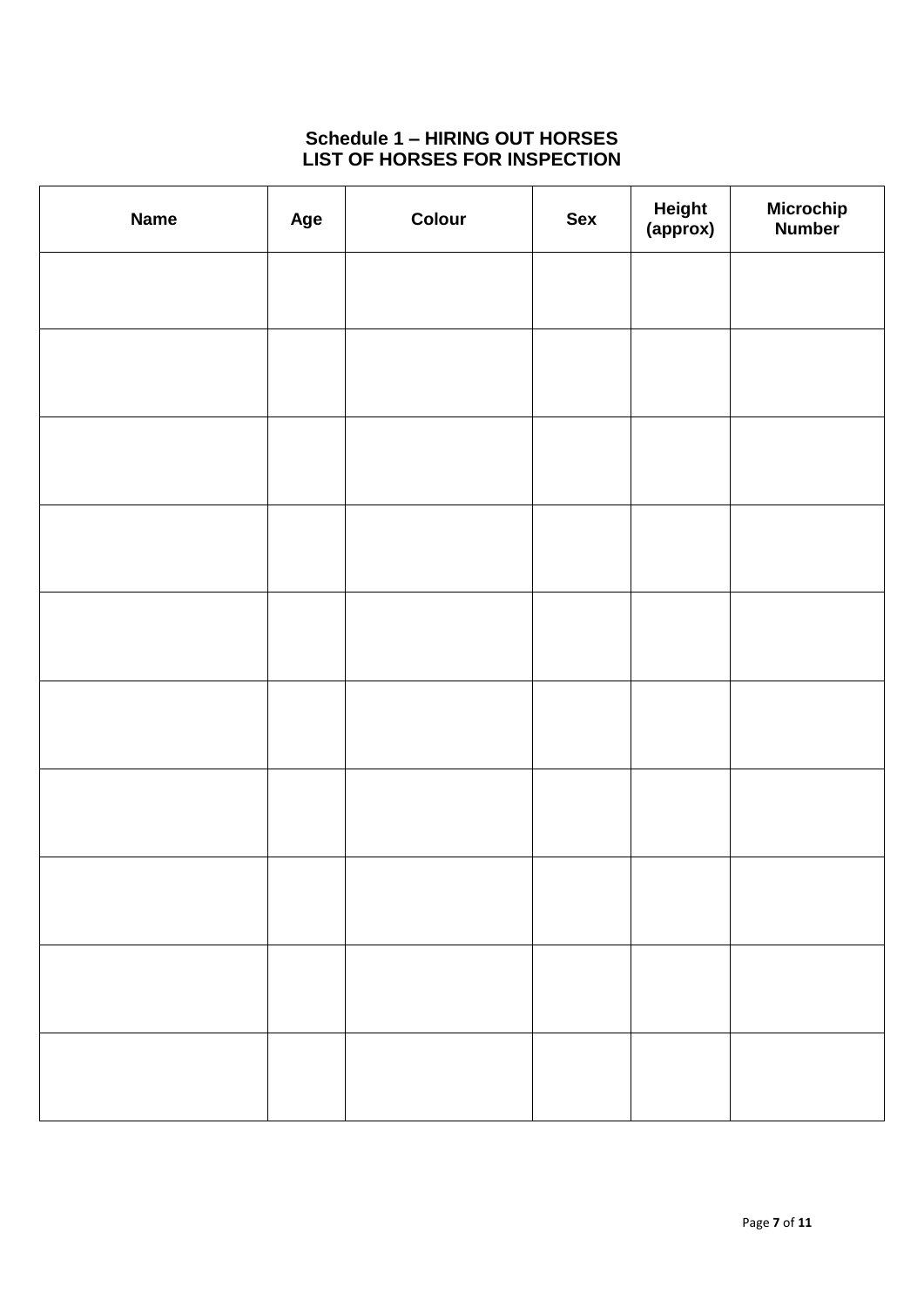# **LIST OF HORSES FOR INSPECTION CONTINUED** (if applicable)

| <b>Name</b> | Age | Colour | <b>Sex</b> | Height<br>(approx) | Microchip<br>Number |
|-------------|-----|--------|------------|--------------------|---------------------|
|             |     |        |            |                    |                     |
|             |     |        |            |                    |                     |
|             |     |        |            |                    |                     |
|             |     |        |            |                    |                     |
|             |     |        |            |                    |                     |
|             |     |        |            |                    |                     |
|             |     |        |            |                    |                     |
|             |     |        |            |                    |                     |
|             |     |        |            |                    |                     |
|             |     |        |            |                    |                     |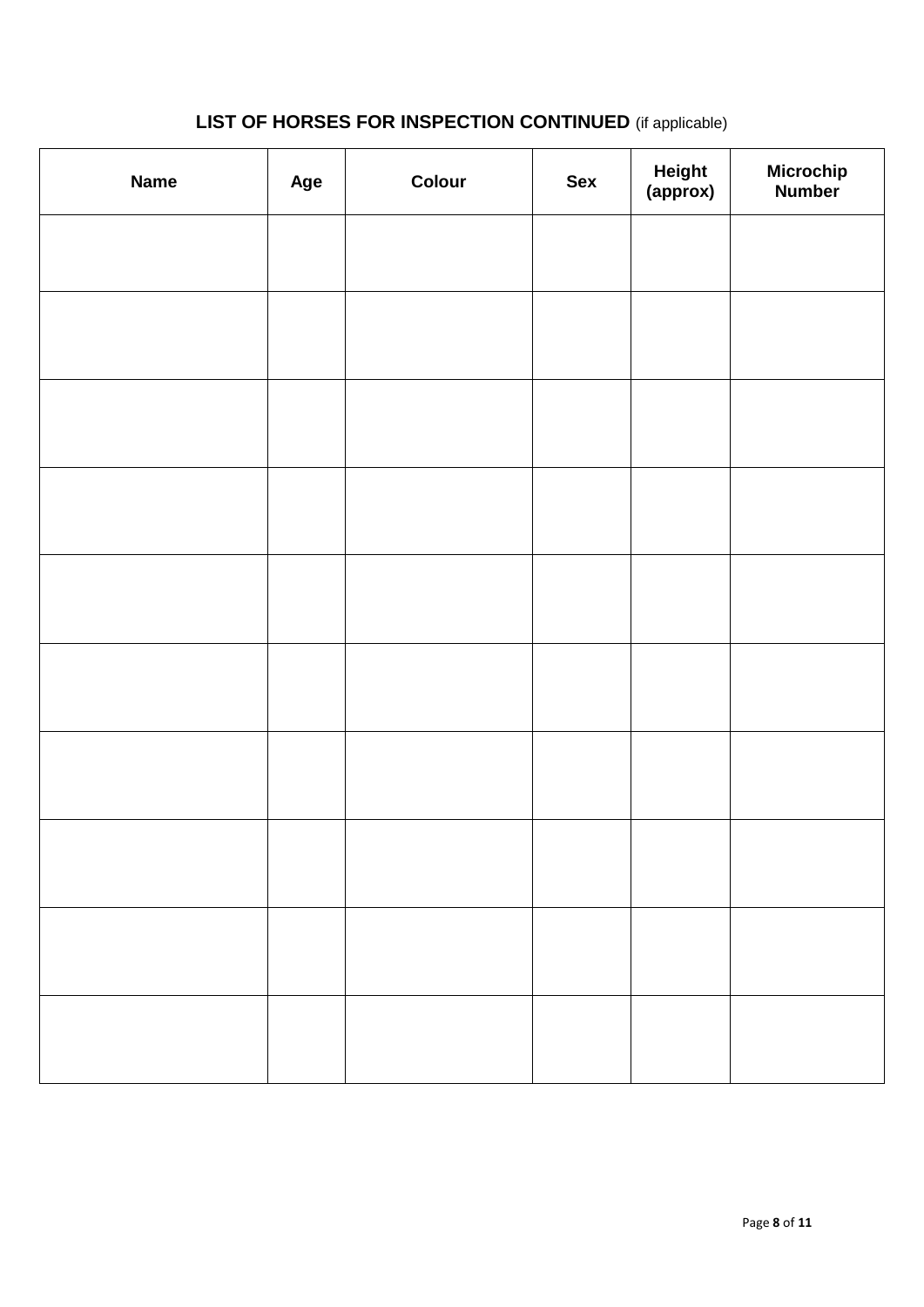### **Guidance notes on applying for an Animal Activities Licence**

#### **Guidance Note 1 – Application process**

The steps involved in the application process are set out below. Wherever possible, we aim to complete the application process within 10 weeks of receiving the application.

- 1. The applicant submits their application form and the relevant application fee to the local authority.
- 2. A suitably qualified inspector will arrange to visit the relevant premises and carry out an inspection to establish if a licence can be granted and what star rating will apply to the premises concerned (the length of licence to be issued will depend on the star rating awarded by the inspector).
- 3. The applicant is informed of the outcome of the inspection, the star rating that will apply and the length of licence that they have been deemed eligible for.
- 4. The applicant will pay any invoice relating to vet inspection fees (if applicable)
- 5. Once any applicable vet inspection fees have been received, the licence will be issued for the relevant period of time.

#### **Guidance Note 2 – Persons who may not apply for a licence**

Regulation 11 sets out details of those persons who may not apply for a licence in respect of any licensable activity. Regulation 11 states that the following persons may not apply:

- (a) a person listed as a disqualified person in paragraph 4 or any of paragraphs 6 to 17 of Schedule 8 where the time limit for any appeal against that disqualification has expired or where, if an appeal was made, that appeal was refused;
- (b) a person listed in any of paragraphs 1 to 3 and 5 of Schedule 8 as having held a licence which was revoked where the time limit for any appeal against that revocation has expired or where, if an appeal was made, that appeal was refused.

Schedule 8 of the regulations is detailed below:

#### **SCHEDULE 8** *Persons who may not apply for a licence*

- **1.** A person who has at any time held a licence which was revoked under regulation 15 of these Regulations.
- **2.** A person who has at any time held a licence which was revoked under regulation 17 of the Animal Welfare (Breeding of Dogs) (Wales) Regulations 2014.
- **3.** A person who has at any time held a licence which was revoked under regulation 13 of the Welfare of Wild Animals in Travelling Circuses (England) Regulations 2012.
- **4.** A person who is disqualified under section 33 of the Welfare of Animals Act (Northern Ireland) 2011.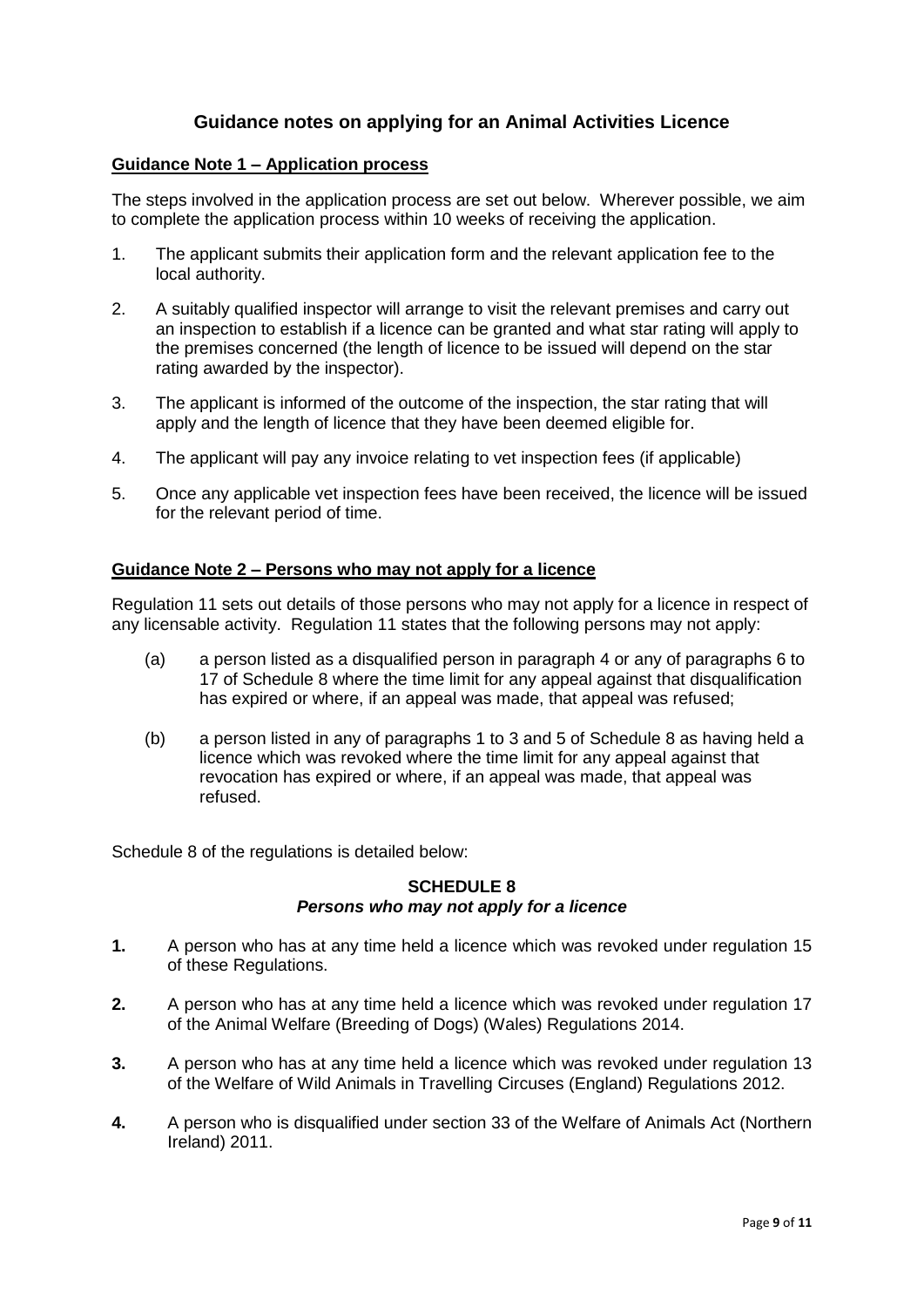- **5.** A person who has at any time held a licence which was revoked under regulation 12 of the Welfare of Racing Greyhounds Regulations 2010.
- **6.** A person who is disqualified under section 34 of the Act.
- **7.** A person who is disqualified under section 40(1) and (2) of the Animal Health and Welfare (Scotland) Act 2006.
- **8.** A person who is disqualified under section 4(1) of the Dangerous Dogs Act 1991.
- **9.** A person who is disqualified under Article 33A of the Dogs (Northern Ireland) Order 1983.
- **10.** A person who is disqualified under section 6(2) of the Dangerous Wild Animals Act 1976 from keeping a dangerous wild animal.
- **11.** A person who is disqualified under section 3(3) of the Breeding of Dogs Act 1973 from keeping a breeding establishment for dogs.
- **12.** A person who is disqualified under section 4(3) of the Riding Establishments Act 1964 from keeping a riding establishment.
- **13.** A person who is disqualified under section 3(3) of the Animal Boarding Establishments Act 1963 from keeping a boarding establishment for animals.
- **14.** A person who is disqualified under section 5(3) of the Pet Animals Act 1951from keeping a pet shop.
- **15.** A person who is disqualified under section 1(1) of the Protection of Animals (Amendment) Act 1954 from having custody of an animal.
- **16.** A person who is disqualified under section 4(2) of the Performing Animals (Regulation) Act 1925.
- **17.** A person who is disqualified under section 3 of the Protection of Animals Act 1911 from the ownership of an animal.

#### **Guidance Note 3 – Refusal of licences**

If the applicant fails to meet the required standards to enable a licence to be granted, we will work with them to explain the issues and assist them in meeting the standards. However if the required minimum standards are not subsequently met then the application will have to be refused. If an application for a licence is refused, the applicant has the right to appeal against the decision to the First-Tier Tribunal.

General Regulatory Chamber HM Courts & Tribunals Service PO Box 9300 Leicester LE1 8DJ

Tel: 0300 123 4504 Email: grc@hmcts.gsi.gov.uk